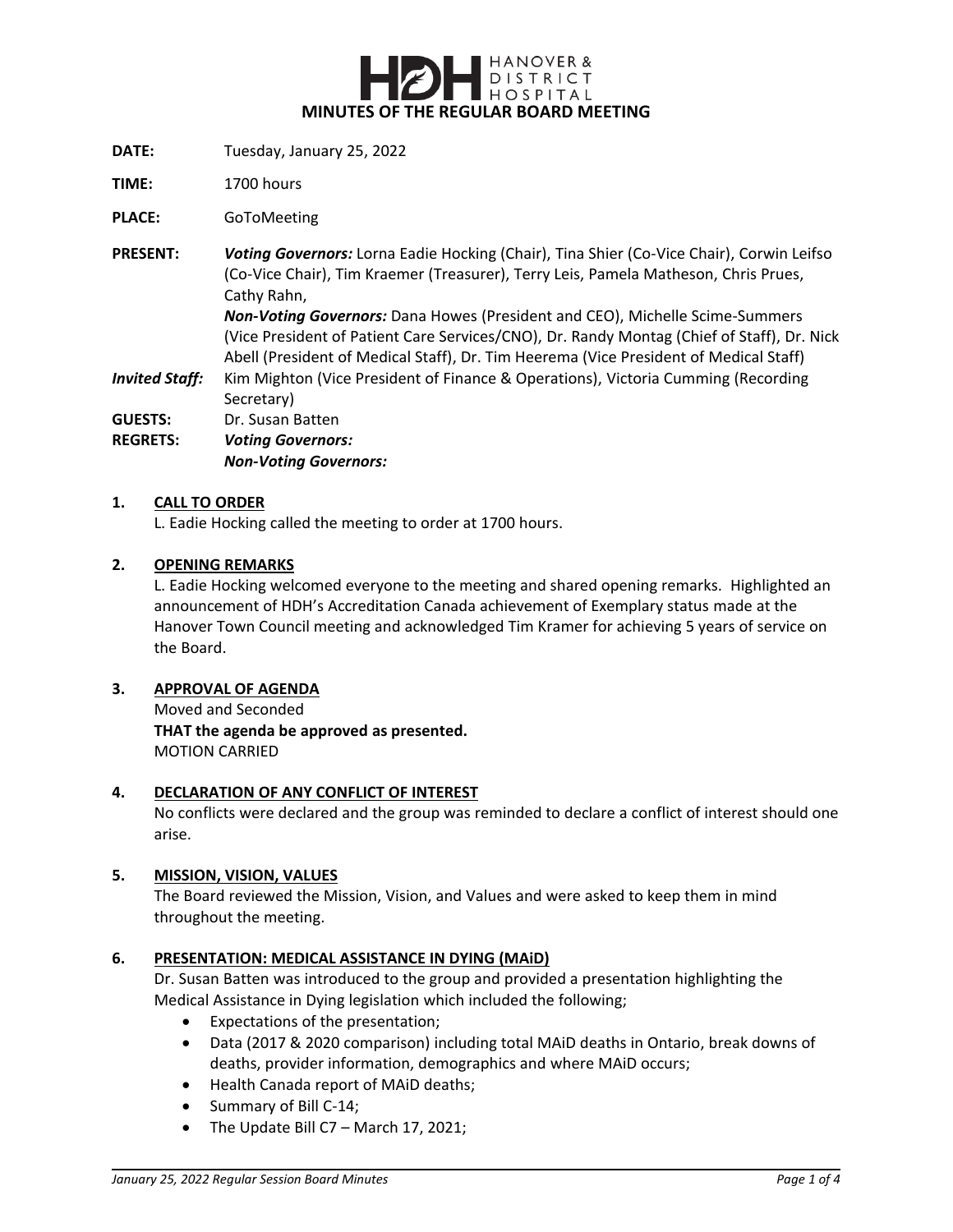- Risks associated with MAiD; and
- Conscientious objection.

# Questions;

- Do many people qualify after the first assessment? A MAiD discussion is a good opportunity to change the patients mind and provide alternative care for pain. Some patients want more information and don't pursue any further. Around 30-40% don't pursue MAiD after the initial assessment.
- Is there push back from family members? Almost all families are positive and supportive to the patient's own personal views.
- Will the mental health aspect be looked into further? Mental health has been a big conversation that has proved to be controversial. There are many providers that don't want to be involved when mental health is at play. It will come back to the table for discussion and you may see further discussion in regards to people under 18 years of age as well. The Netherlands have been doing MAiD for 30 years and we look to them for possible future developments.

*Dr. S. Batten left the meeting.*

# **7. STRATEGIC MATTERS**

# **7.1 Grey-Bruce Ontario Health Team Update**

D. Howes provided a briefing note in the agenda that highlighted current update on the work being completed including the Collaborative Decision Making Arrangement (CDMA), Strategic Planning & Engagement, Community Information Session Series, Chairs' Council Terms of Reference and Collaborative Quality Improvement Plan (cQIP).

### **8. OFFICER REPORTS**

### **8.1 Board Chair Report**

L. Eadie Hocking provided a written report in the agenda highlighted the previous months events/meetings attended. There was no further discussion.

# **8.2 President/CEO Report**

D. Howes provided a written report in the agenda and highlighted;

- Official notification was received January 10, 2022 that the hospital has been accredited with Exemplary Standing. In recognition of the achievement, HDH will be celebrating "Exemplary Week" to recognize staff for their contributions;
- Since the initial announcement in November of resuming the Quality Improvement Plan (QIP) process there has been no further instruction received. HDH will move forward to develop quality goals internally that align with the strategic plan;
- HDH continues to work closely with regional hospital and community partners to ensure that there is hospital capacity for patients. HDH has been actively working with the southwest hospital group to ensure that there are beds in our system and repatriating patients from tertiary sites when needed. With extreme staffing pressures and the large influx of COVID-19 patients it is important that hospital work as a system to ensure that patients get the care they need. HDH has been faced with moderate staffing pressures but have been able to sustain staff/patient ratios overall on the Acute Care Unit; and
- COVID-19 pandemic projections were shared with the group for the latest wave. It is expected that capacity pressures will continue for the next 4-6 weeks.

It was asked if there will be any further opening of services. HDH continues to operate under Directive 2. Pressure continues to be on general medicine beds with Ontario at 108% capacity while facing staff isolation pressures. In other regions, long-term care beds are starting to open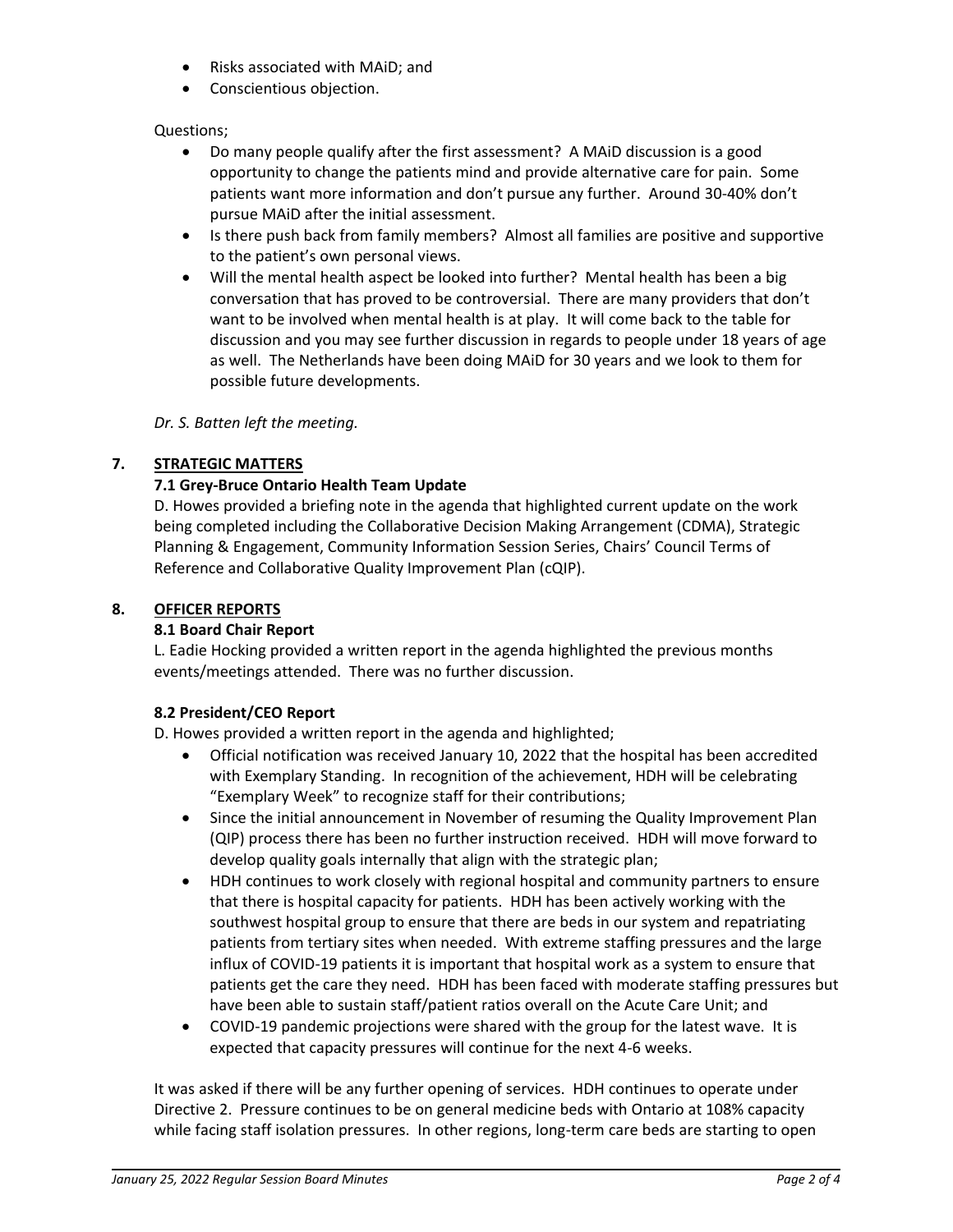back up. Grey Bruce Public Health has not changed policy on that. Opening long-term care beds would help lighten bed pressures in hospitals.

# **9. BUSINESS/COMMITTEE MATTERS**

### **9.1 Finance/Audit & Property Committee Report**

T. Kraemer reported that the Finance/Audit & Property Committee met on January 20, 2022 and reviewed the finance and property report for the 9th period ending December 31, 2021. There was a surplus before amortization of \$211,110 and a YTD surplus of \$2,978 after building amortization. Various projects have been completed in December including the completion of the mammography machine room renovation and installation, a second water main install and installation of new pumps for the chiller.

The Hospital Annual Planning Submission (HAPS) for 2022-23 was reviewed and is recommended to the Board for approval as presented by the Finance/Audit & Property Committee. K. Mighton provided an update that communication was received from Ontario Health that the HAPS process is cancelled. The HAPS will be an internal budget only this year again and will not be submitted to the Ministry.

#### Moved and Seconded

### *THAT the HDH Board of Governors accept the Hospital Annual Planning Submission for 2022-23 as presented.* MOTION CARRIED

### **9.2 Fiscal Advisory Committee Report**

Nothing to report at this time.

**9.3 Public Relations Committee Report**

Nothing to report at this time.

### **9.4 By-Law Committee Report**

Nothing to report at this time.

### **9.5 Nominating Committee Report**

T. Shier reported that the Nominating Committee met on December 13, 2021 and January 18, 2022. Targeted letters were distributed with no applications received to date. A community announcement has been created for Probus and service clubs in the area to share with their members. Municipalities and the Town of Hanover will be asked to post on their websites as well.

An informational pamphlet is being developed to be used as a recruitment tool for those who require more information about being a board member. Nomination forms have been sent out to the three members up for election and two have signed back indicating they will stand for reelection in the upcoming year.

### **10. CONSENT AGENDA**

It was asked if a presentation can be done in the future in regards to the process to apply to the Ministry to receive funding for a capital project.

### Moved and Seconded

### **THAT the items on the consent agenda are approved as follows**;

**10.1** Open Board Session Minutes – November 30, 2021

# **10.2 Board Committee Reports**

(a) Finance/Audit & Property Committee Minutes – November 25, 2021